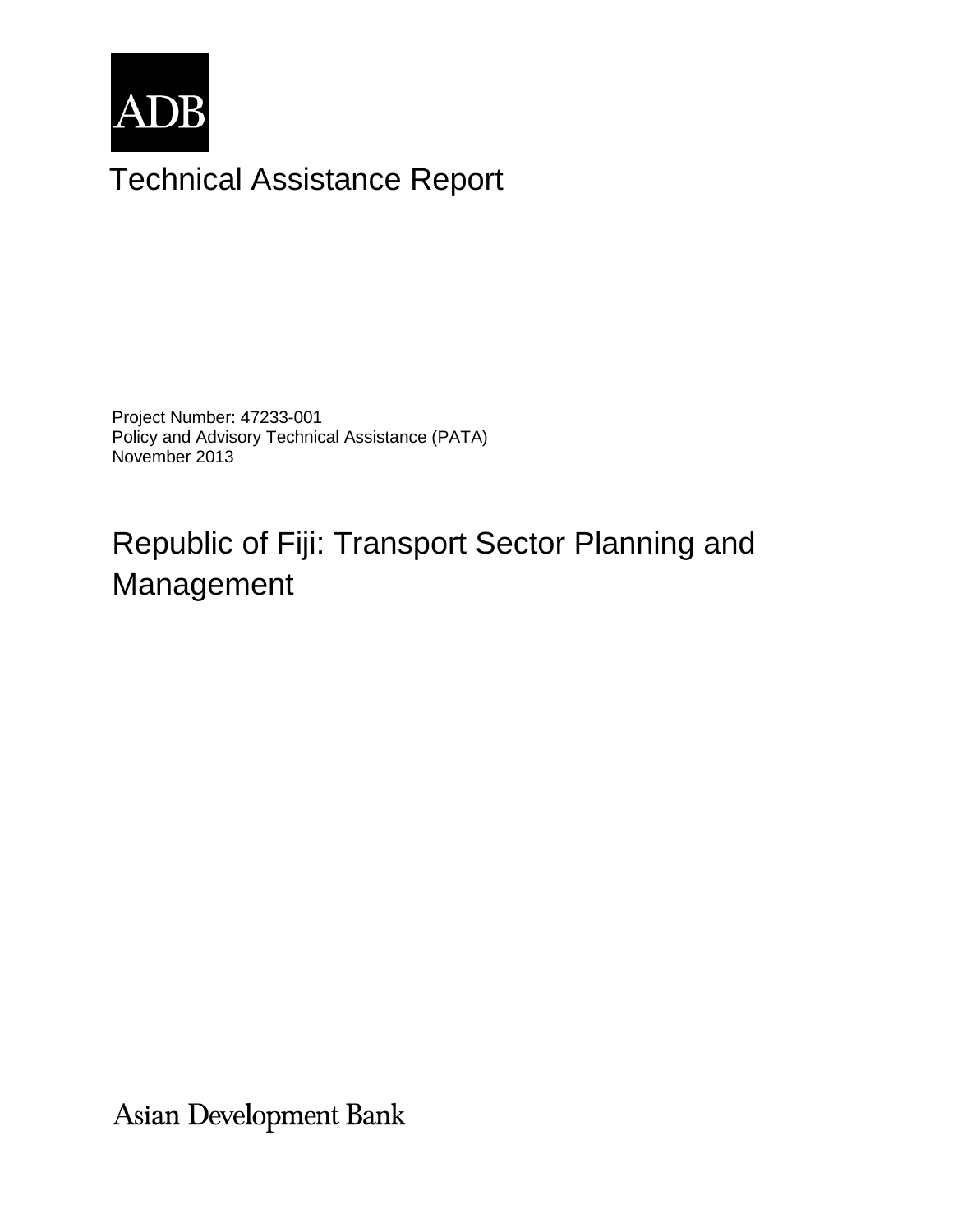## **CURRENCY EQUIVALENTS**

(as of 4 November 2013)

| Currency unit | $\overline{\phantom{m}}$ | Fiji dollars (F\$) |
|---------------|--------------------------|--------------------|
| F\$1.00       | $=$                      | \$0.54             |
| \$1.00        | $=$                      | F\$1.84            |

#### **ABBREVIATIONS**

| ADB          | Asian Development Bank                             |
|--------------|----------------------------------------------------|
| <b>FNTSP</b> | Fiji National Transport Sector Plan                |
| <b>FRA</b>   | <b>Fiji Roads Authority</b>                        |
| <b>LTA</b>   | <b>Land Transport Authority</b>                    |
| <b>MSAF</b>  | Maritime Safety Authority of Fiji                  |
| <b>MWTPU</b> | Ministry of Works, Transport, and Public Utilities |
| TA           | technical assistance                               |

### **TECHNICAL ASSISTANCE CLASSIFICATION**

| <b>Type</b>                                       | - Policy and advisory technical assistance (PATA)                                                                                                                                                                                                               |
|---------------------------------------------------|-----------------------------------------------------------------------------------------------------------------------------------------------------------------------------------------------------------------------------------------------------------------|
| <b>Targeting</b><br>classification                | <b>General intervention</b>                                                                                                                                                                                                                                     |
| Sector (subsectors)                               | - Transport, and information and communication technology (road<br>transport, water transport)                                                                                                                                                                  |
| <b>Themes (subthemes)</b>                         | - Economic growth (widening access to markets and economic<br>opportunities), environmental sustainability (environmental policy<br>and legislation), private sector development (public sector goods<br>and services essential for private sector development) |
| <b>Climate change</b><br><b>Location (impact)</b> | - Climate change adaptation<br>- Rural (high), urban (medium), national (high)                                                                                                                                                                                  |

#### **NOTE**

In this report, "\$" refers to US dollars.

| <b>Vice-President</b>   | S. Groff, Operations 2                                           |
|-------------------------|------------------------------------------------------------------|
| <b>Director General</b> | X. Yao, Pacific Department (PARD)                                |
| <b>Director</b>         | R. Guild, Transport, Energy and Natural Resources Division, PARD |
| <b>Team leader</b>      | D. Ling, Transport Specialist, PARD                              |
| <b>Team member</b>      | R. Phelps, Principal Infrastructure Specialist, PARD             |

In preparing any country program or strategy, financing any project, or by making any designation of or reference to a particular territory or geographic area in this document, the Asian Development Bank does not intend to make any judgments as to the legal or other status of any territory or area.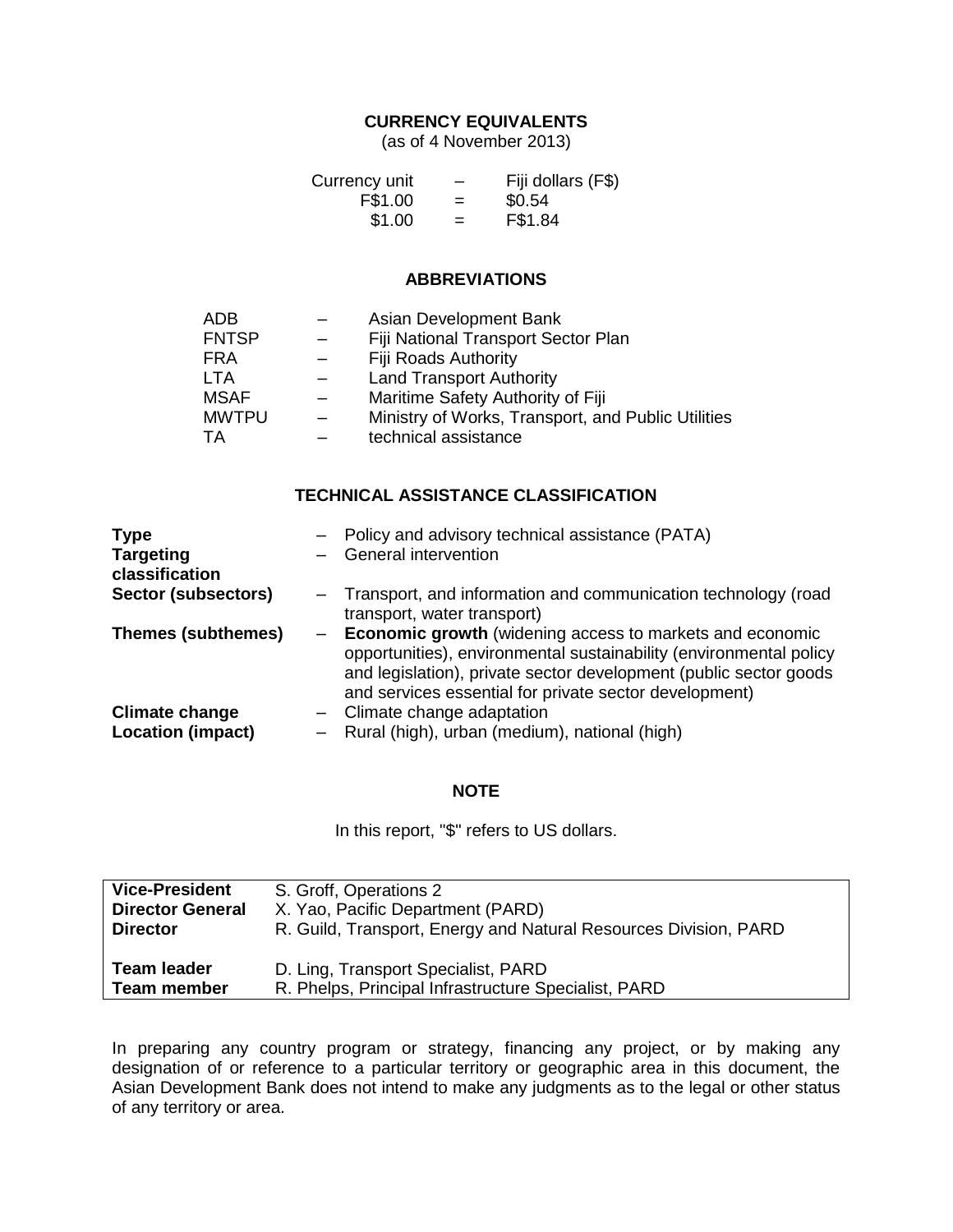# **CONTENTS**

| I.   | <b>INTRODUCTION</b>                                    |   |  |
|------|--------------------------------------------------------|---|--|
| ΙΙ.  | <b>ISSUES</b>                                          | 1 |  |
| III. | THE TECHNICAL ASSISTANCE                               | 3 |  |
|      | Impact and Outcome<br>А.                               | 3 |  |
|      | В.<br>Methodology and Key Activities                   | 3 |  |
|      | C.<br>Cost and Financing                               | 4 |  |
|      | <b>Implementation Arrangements</b><br>D.               | 4 |  |
| IV.  | THE PRESIDENT'S DECISION                               | 4 |  |
|      | <b>APPENDIXES</b>                                      |   |  |
| 1.   | Design and Monitoring Framework                        |   |  |
| 2.   | Cost Estimates and Financing Plan                      |   |  |
| 3.   | 8<br><b>Outline Terms of Reference for Consultants</b> |   |  |

# **Page**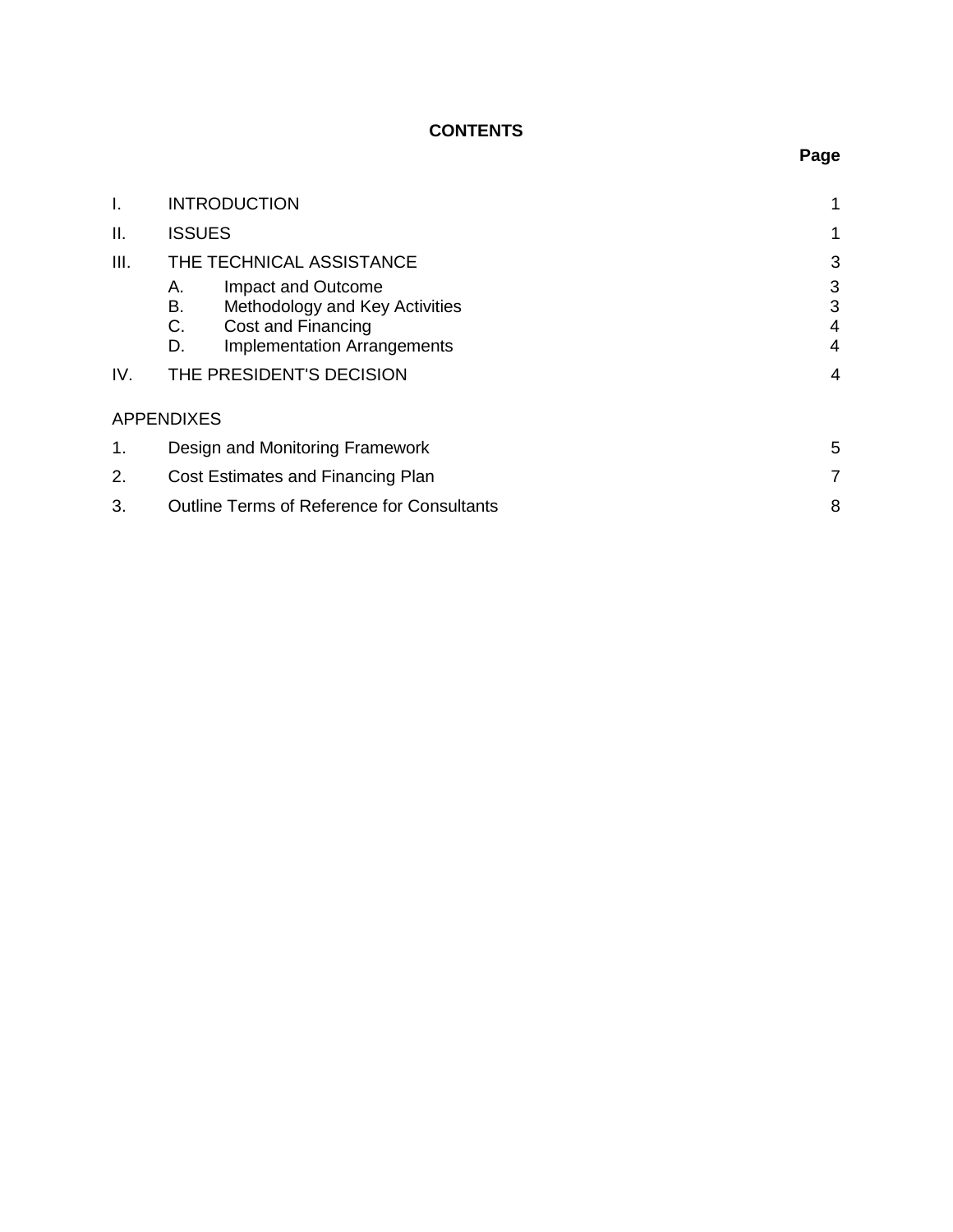## **I. INTRODUCTION**

1. The Government of Fiji requested technical assistance (TA) from the Asian Development Bank (ADB) to support the update of its 20-year national transport sector plan. There is no current country partnership strategy or country operations business plan for Fiji, although the TA is consistent with ADB's re-engagement strategy and the Pacific Approach, 2010–2014. ADB fielded a fact-finding mission on 19–25 September 2013 and agreed with the government on the TA impact, outcome, outputs, implementation arrangements, cost, financing arrangements, and terms of reference for consultants. The design and monitoring framework appears in Appendix  $1<sup>1</sup>$ 

#### **II. ISSUES**

2. In Fiji, the transport sector consists of land, maritime, and aviation subsectors, which are important in supporting Fiji's economy and its vibrant tourism sector, through the movement of people and goods. Fiji is an archipelagic nation of more than 332 islands, of which 110 are inhabited, and more than 500 uninhabited islets. Its land area of 18,300 square kilometers is spread over a sea area of 194,000 square kilometers. Viti Levu and Vanua Levu, the two main islands, are home to about 90% of the population of 860,000; 48% of the people live in rural areas.<sup>2</sup>

3. Fiji requires adequate transport infrastructure to improve access to economic opportunities for rural populations and to improve trade. The transport, storage, and communication sector contributed an estimated 12%–15% to the country's gross domestic product between 1995 and 2011. Transport is therefore critical to sustain economic growth over the medium to long term. Between 2003 and 2009, average household income in rural areas declined by 14%, and the incidence of poverty in rural areas increased from 40% to 43%. Moreover, the pace of economic activities in rural areas has worsened, as indicated by large declines in loans to agriculture and especially sugarcane businesses.<sup>3</sup> In a 2013 survey, Fiji ranked 111 of 185 economies in the ease of trading across its borders, a measure of the time and cost associated with the import or export of a standard shipment by sea transport.<sup>4</sup> The survey results showed that local transportation and handling accounted for 30% of costs and about 12% of time associated with imports and exports. Improving the national transport network will reduce cost and time and facilitate trade.

4. ADB's transport strategy for the Pacific island countries, articulated in the Pacific Approach, has focused on improving multimodal, integrated network connectivity for access to social services and to domestic and international markets. Fiji's dispersed geography makes intermodal links vital to connect people and goods—through the road links to the main ports of Suva (the capital) and Lautoka, and to the landing points of the interisland domestic shipping and ferry services between Viti Levu, Vanua Levu, Ovalau, and Taveuni. There are also modal options for transporting freight between northwest and southeast Viti Levu, either shipping between Lautoka and Suva ports or hauling by land along Queens Road. The international airport in Nadi is connected to the capital by Queens Road and by domestic flights to and from Nausori airport. Roads to these airports are also essential intermodal links.

 $\overline{a}$ 1 The TA first appeared in the business opportunities section of ADB's website on 7 November 2013.

<sup>2</sup> United Nations Statistics Division. http://data.un.org/CountryProfile.aspx?crName=Fiji.

<sup>3</sup> Fiji Island Bureau of Statistics. *Fiji Household Income and Expenditure Survey 2008–2009*. Suva.

<sup>4</sup> IBRD. *Doing Business, Fiji. 2013*. Washington.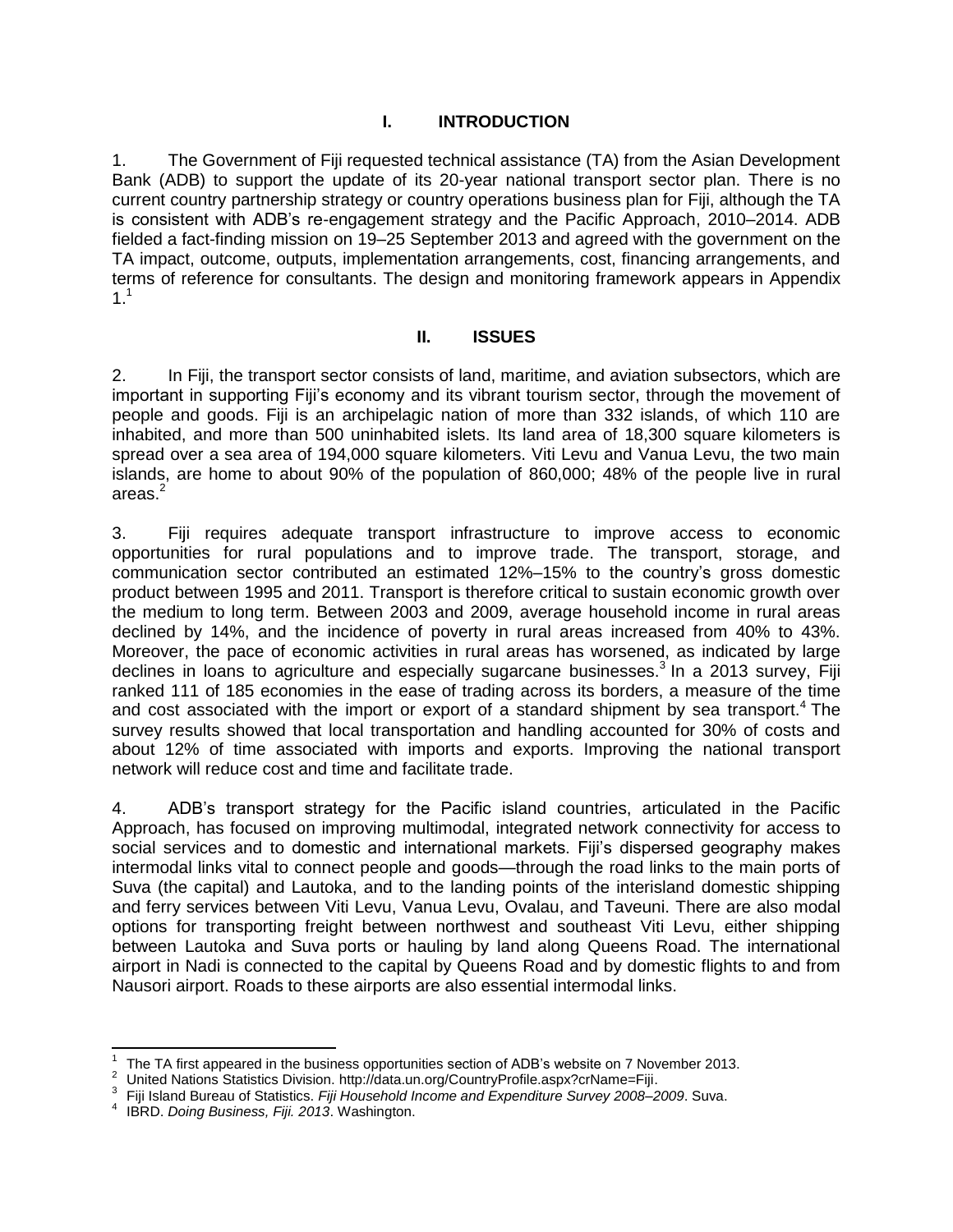5. The institutional structure in the transport sector is fragmented. The Fiji Road Authority (FRA) reports to the Prime Minister's Office and is tasked with managing the country's road assets, bridges, wharves, and jetties, except in international ports. The Ministry of Works, Transport, and Public Utilities (MWTPU) formulates and implements the land transport policy, while the Land Transport Authority (LTA) enforces road transport regulations and addresses road user issues. The Fiji Ports Corporation Limited is responsible for the main international ports; the MWTPU formulates maritime policy; and the Maritime Safety Authority of Fiji (MSAF) addresses regulatory issues for maritime transport. A more coherent and overarching transport sector policy and national transport plan are needed to coordinate a common strategy for all stakeholders.

6. Fiji's public road network contains about 11,000 kilometers of roads, of which about 13% are sealed, and about 900 bridges. A 2007 survey of road condition and maintenance needs in the network showed an increasing backlog in maintenance. At the time, the backlog in remedial and preventive maintenance for the road network, excluding bridges, was estimated at about \$215 million equivalent. There are also indications that efficient implementation will be hindered by chronic issues in the transport sector such as poor performance by international contractors, unavailability or lack of capacity to produce basic construction materials, and regular disruption by the wet climate.

7. The road transport sector also confronts user issues. Overloaded logging and sugarcane trucks are common, damaging the road network and exacerbating the backlog of maintenance. There is little monitoring of axle weights. Poorly maintained vehicles emitting black smoke are common, and initiatives are under way to reduce emissions. Traffic congestion during peak periods is significant, with the Suva to Nausori corridor identified as requiring traffic management and an alternative coastal route. Within Suva, urban roads are congested and the extensive use of one-way traffic control is increasing vehicle travel. The LTA, established in 1998, enforces road transport regulations designed to mitigate these issues.

8. Domestic maritime transport is the main mode of transportation between many islands and communities, and service efficiency, reliability, and affordability are essential to trade, tourism, and socioeconomic opportunities. A condition survey is needed to ascertain the maintenance and rehabilitation needs of the rural maritime infrastructure inventory, which consists of about 50 wharves and jetties.

9. The transport sector strategy is articulated through the 20-year Fiji National Transport Sector Plan (FNTSP) 1993, which needs a comprehensive review. The FNTSP is a guiding document for transport policy, institutional development, and infrastructure investment, covering all transport and intermodal issues. It covers (i) the three main airports of Nadi, Nausori, Labasa, and smaller domestic airports; (ii) international air services through Nadi and Nausori, and domestic air services; (iii) main ports of entry and international shipping; (iv) small wharves and jetties, and domestic shipping services to outer islands; and (v) national, municipal, and other public roads, and road transport services.

10. In 2004, a review and policy update of the FNTSP produced a revised overview of the sector, guiding objectives and policy principles, broad physical and operational descriptions, and institutional arrangements and factors shaping the sector. It emphasized policy development and implementation, with separate policy action plans for each modal subsector. However, a comprehensive update of the FNTSP is required, covering the national road and rural maritime infrastructure and associated intermodal links. It should streamline agency plans for each subsector to articulate the national strategy over the next 20 years.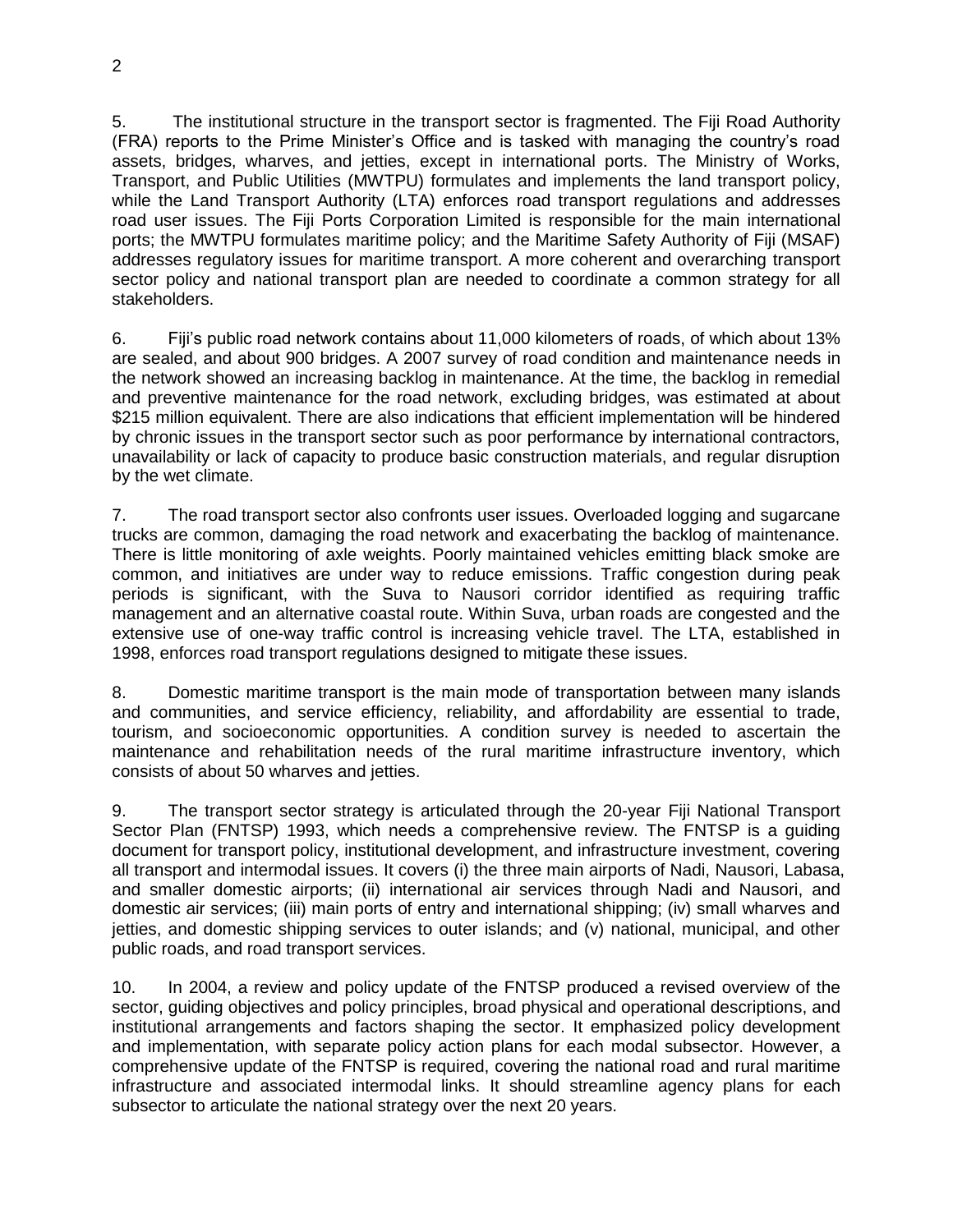### **III. THE TECHNICAL ASSISTANCE**

11. The TA will support the government in formulating its land and maritime transport policies, and updating its 20-year FNTSP, covering the land and maritime transport subsectors and intermodal links.

### **A. Impact and Outcome**

12. The impact of the TA will be more efficient, safe, and effective land and maritime transport infrastructure. The outcome will be approved national transport sector policies and plans.

## **B. Methodology and Key Activities**

- 13. To achieve the outcome, the TA will deliver the following outputs.
	- (i) **Output 1: Transport sector assessment and road map.** An assessment of existing policy and a road map for future policy direction will be undertaken. It will cover the land and maritime transport subsectors and intermodal links, with consideration of cost recovery; asset management; land and maritime transport safety; universal access considerations; disaster resilience; and climate change adaptation measures for infrastructure standards, guidelines, and asset management principles.
	- (ii) **Output 2: 20-year investment plan.** A 20-year investment plan will be developed for land and maritime transport infrastructure and intermodal links. A multi-criteria framework will prioritize capital investments, upgrading, and recurrent maintenance costs for the national road network and maritime infrastructure. The framework will consider economic and financial viability, and government priorities for projects. The investment plan will take into account the synergy between (i) maritime safety, land use on ship-to-shore interfaces, transport planning, universal access, and climate change adaptation and disaster resilience for the maritime transport subsector; and (ii) road safety, land use, transport planning, universal access, and climate change adaptation for the land transport subsector. The investment plan will be supported by funding strategies to ensure a sustainable transport network.

14. To achieve output 1, reviews will be done on the existing 1993 FNTSP; the 2004 partial update; the 2009 draft land transport update; the FRA's 10-year investment plan; the MSAF's 10-year investment plan; and other relevant transport policies, plans, and strategies. The TA consultants will consult with government, survey users and the public on infrastructure perceptions and needs, and analyze the performance of the land and maritime transport subsectors. Drawing on the sector assessments, recommendations for future policy direction will be prepared.

15. To achieve output 2, the TA consultants will establish the condition inventory of transport infrastructure with support from the FRA's asset management system and develop the framework for project selection. Based on the condition survey and framework analysis, a 20 year investment plan for new capital investment, upgrading, and recurrent maintenance will be developed in consultation with the government for the land and maritime transport subsectors. The plan will integrate the FRA, LTA, and MSAF 10-year investment plans. An investment project for potential development partner financing will be identified and prepared, tentatively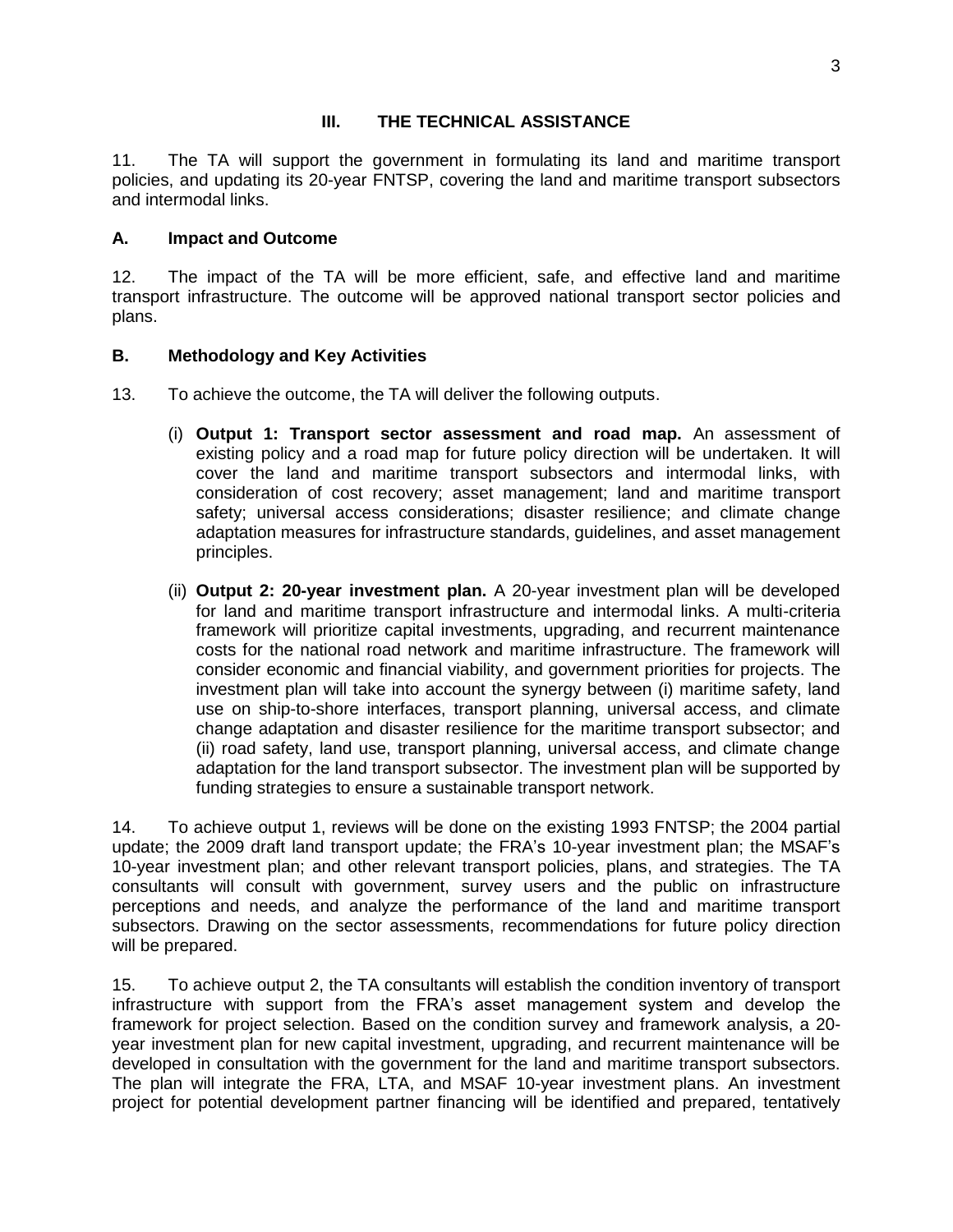comprising part of a national bridge replacement or repair program. The government has been informed that approval of the TA does not commit ADB to finance any ensuing project.

# **C. Cost and Financing**

16. The TA is estimated to cost \$900,000, of which \$800,000 will be financed on a grant basis by ADB's Technical Assistance Special Fund (TASF-Others). The government will provide counterpart support in the form of counterpart staff, office accommodation, and other in-kind contributions. The cost estimates and financing plan appears in Appendix 2.

## **D. Implementation Arrangements**

17. The Ministry of Finance will be the executing agency, responsible for the overall administration of the TA. The MWTPU will be the implementing agency responsible for the oversight of the consultants.

18. The TA will require consulting services consisting of 20 international person-months and 9 national person-months of specialist inputs. A consulting firm will provide the following international experts: team leader and transport planner-economist (7 person-months), maritime transport specialist (2 person-months), civil engineer (4 person-months), asset management specialist (2 person-months), financial management specialist (3 person-months), environmental safeguards specialist (1 person-month), and social and poverty specialist (1 person-month), as well as a national deputy team leader and transport planner (9 personmonths). ADB will select the consultant firm using quality- and cost-based selection (with the standard quality to cost ratio of 80:20) in accordance with the Guidelines on the Use of Consultants (2013, as amended from time to time). The outline terms of reference appear in Appendix 3. Disbursement will follow direct payment procedures in accordance with ADB's *Technical Assistance Disbursement Handbook* (2010, as amended from time to time).

19. The TA will be implemented over an 18-month period from approval to completion. ADB will field an inception mission, regular review missions, a midterm review mission, and a finalization mission. ADB will liaise closely with government agencies and attend key stakeholder workshops at inception, midterm, and completion. A committee chaired by the MWTPU with members from the Ministry of Finance; the Ministry of Strategic Planning, National Development, and Statistics; the Ministry of Industry and Trade; the FRA; the LTA; the MSAF; and ADB will closely monitor progress against schedules agreed at inception and evaluate the consultants' performance against the agreed draft and final deliverables.

# **IV. THE PRESIDENT'S DECISION**

20. The President, acting under the authority delegated by the Board, has approved the provision of technical assistance not exceeding the equivalent of \$800,000 on a grant basis to the Government of Fiji for Transport Sector Planning and Management, and hereby reports this action to the Board.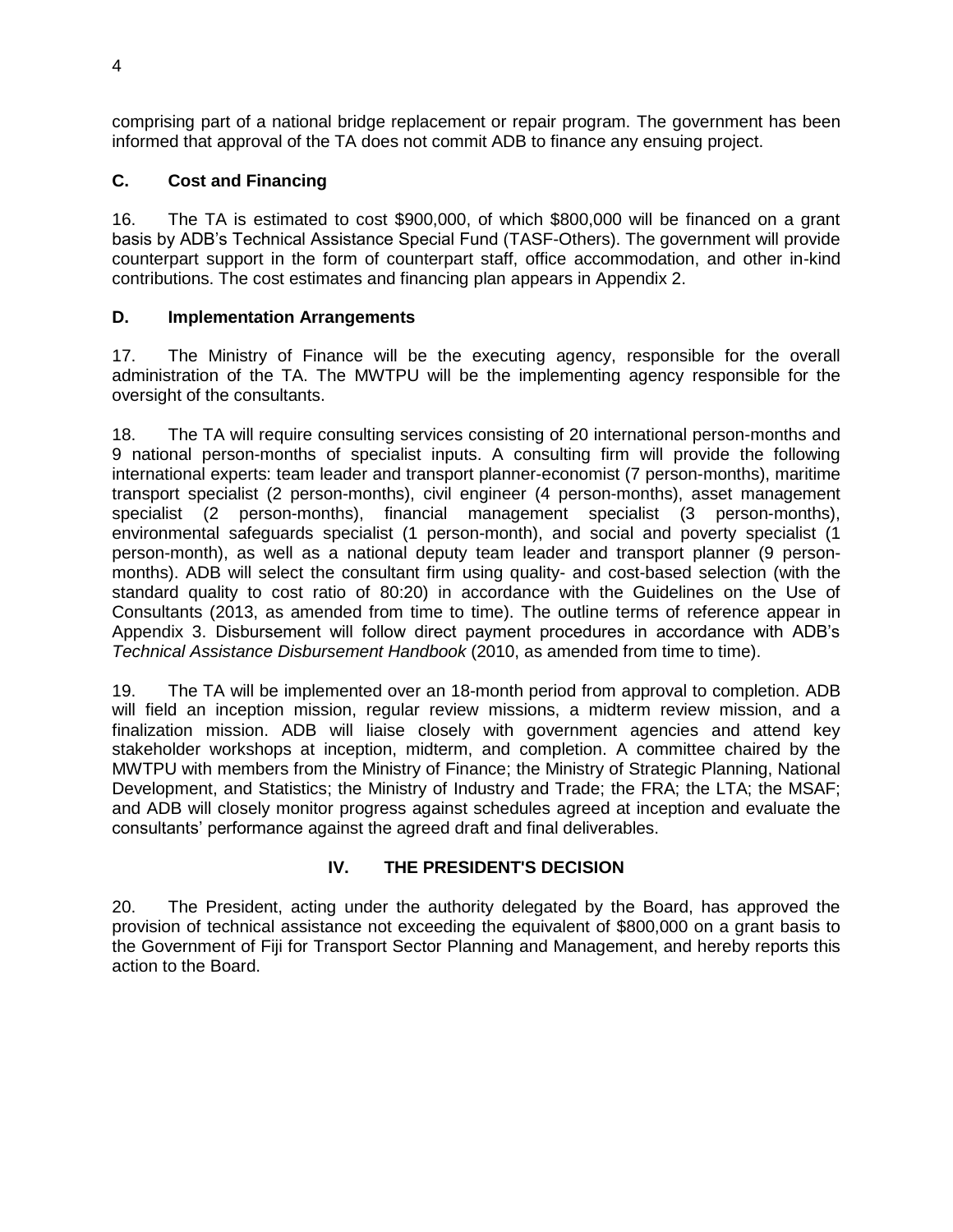# **DESIGN AND MONITORING FRAMEWORK**

| <b>Design</b><br><b>Summary</b>                                                                         | <b>Performance Targets</b><br>and Indicators with<br><b>Baselines</b>                                                                                                                                                                                                                                                                                                                                                                                                                                                                                                                                                                                                           | <b>Data Sources and</b><br><b>Reporting</b><br><b>Mechanisms</b>                                                                                   | <b>Assumptions and Risks</b>                                                                                                                                                                                                                                                                                                                                             |
|---------------------------------------------------------------------------------------------------------|---------------------------------------------------------------------------------------------------------------------------------------------------------------------------------------------------------------------------------------------------------------------------------------------------------------------------------------------------------------------------------------------------------------------------------------------------------------------------------------------------------------------------------------------------------------------------------------------------------------------------------------------------------------------------------|----------------------------------------------------------------------------------------------------------------------------------------------------|--------------------------------------------------------------------------------------------------------------------------------------------------------------------------------------------------------------------------------------------------------------------------------------------------------------------------------------------------------------------------|
| Impact<br>More efficient, safe,<br>and effective land and<br>maritime transport<br>infrastructure       | Reduced road crashes<br>by 2019 (baselines and<br>targets to be<br>established during<br>implementation)<br>Percentage of roads<br>rated in good condition<br>by 2019 increased<br>(baselines and targets<br>to be established<br>during implementation)<br>Reduced average road<br>travel time by 2019<br>(baselines and targets<br>to be established<br>during implementation)<br>Reduced maritime<br>safety incidents by<br>2019 (baselines and<br>targets to be<br>established during<br>implementation)<br>Percentage of rural<br>wharves, jetties and<br>navigational aids rated<br>in good condition by<br>2019 increased<br>(baselines and targets<br>to be established | Baseline survey and<br>monitoring surveys at<br>inception, mid-term, and<br>completion.<br>Future project<br>monitoring and<br>evaluation surveys. | <b>Assumption</b><br>Government remains<br>committed to implement<br>updated FNTSP<br><b>Risks</b><br>Social and political<br>instability<br>Natural disasters occur,<br>affecting infrastructure<br>and service delivery<br>Government budget<br>allocations for<br>investment, maintenance,<br>and service delivery do<br>not meet needs identified<br>in sector plans |
| <b>Outcome</b><br>Approved national<br>transport sector policies<br>and plans                           | during implementation)<br><b>Updated National</b><br><b>Transport Sector Plan</b><br>approved by Parliament<br>by 2015                                                                                                                                                                                                                                                                                                                                                                                                                                                                                                                                                          | Parliamentary approvals                                                                                                                            | <b>Assumption</b><br>Government development<br>and transport sector<br>priorities remain<br>consistent                                                                                                                                                                                                                                                                   |
| <b>Outputs</b><br>1. Transport sector<br>assessment and<br>road map<br>20-year investment<br>2.<br>plan | <b>MWTPU</b> endorses<br>transport sector<br>assessment and road<br>map, and 20-year<br>investment plan                                                                                                                                                                                                                                                                                                                                                                                                                                                                                                                                                                         | Consultants' final report                                                                                                                          | <b>Assumption</b><br>Institutional organization<br>of government agencies<br>is consistent during TA<br>implementation<br>Data are available for<br>required analyses                                                                                                                                                                                                    |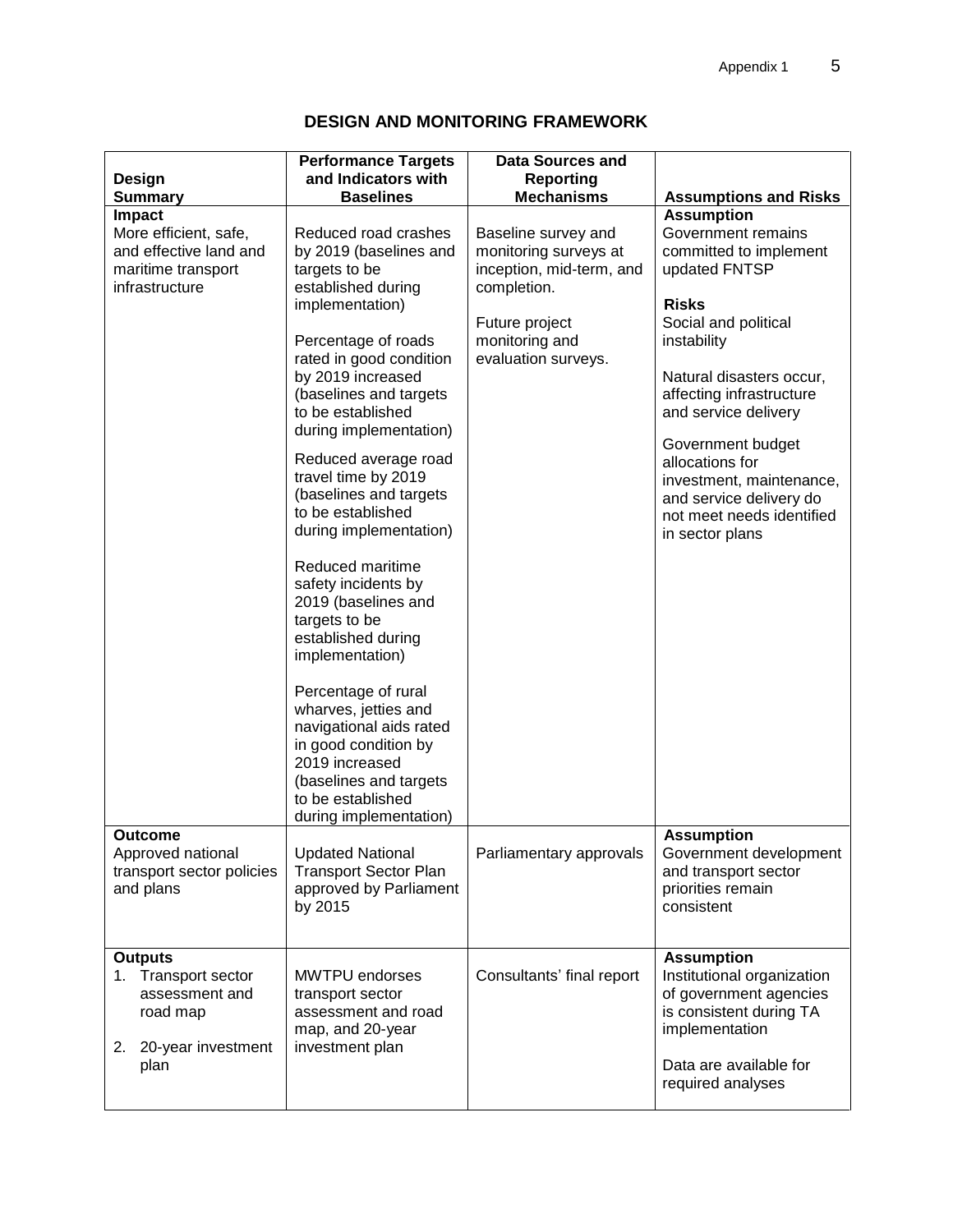|                                                                                                                                                                                                                                                                                                                                                                                                                                                                                                                                                               | <b>Performance Targets</b>                                                                                                                               | <b>Data Sources and</b>                                                                                         |                                                                                                                                                               |          |
|---------------------------------------------------------------------------------------------------------------------------------------------------------------------------------------------------------------------------------------------------------------------------------------------------------------------------------------------------------------------------------------------------------------------------------------------------------------------------------------------------------------------------------------------------------------|----------------------------------------------------------------------------------------------------------------------------------------------------------|-----------------------------------------------------------------------------------------------------------------|---------------------------------------------------------------------------------------------------------------------------------------------------------------|----------|
| Design<br><b>Summary</b>                                                                                                                                                                                                                                                                                                                                                                                                                                                                                                                                      | and Indicators with<br><b>Baselines</b>                                                                                                                  | <b>Reporting</b><br><b>Mechanisms</b>                                                                           | <b>Assumptions and Risks</b>                                                                                                                                  |          |
| <b>Activities with Milestones</b>                                                                                                                                                                                                                                                                                                                                                                                                                                                                                                                             |                                                                                                                                                          |                                                                                                                 | <b>Inputs</b>                                                                                                                                                 |          |
| 1. Transport sector assessment and road map<br>Review existing 1993 FNTSP; 2004 partial update; draft land transport<br>1.1<br>update; 10-year FRA investment plan; 10-year MSAF investment plan;                                                                                                                                                                                                                                                                                                                                                             |                                                                                                                                                          |                                                                                                                 | ADB: \$800,000<br>(TASF-Others)                                                                                                                               | Amount   |
| and other relevant transport policies, plans, and strategies (Q1 2014)                                                                                                                                                                                                                                                                                                                                                                                                                                                                                        |                                                                                                                                                          |                                                                                                                 | <b>Item</b>                                                                                                                                                   | (\$'000) |
| Consult with government, operators, and users (Q1 2014)<br>1.2                                                                                                                                                                                                                                                                                                                                                                                                                                                                                                |                                                                                                                                                          |                                                                                                                 | Consultants                                                                                                                                                   | 690.0    |
|                                                                                                                                                                                                                                                                                                                                                                                                                                                                                                                                                               | Analyze land and maritime transport subsector performance (Q2 2014)<br>1.3<br>Prepare recommendations for future policy direction based on sector<br>1.4 |                                                                                                                 |                                                                                                                                                               | 15.0     |
|                                                                                                                                                                                                                                                                                                                                                                                                                                                                                                                                                               |                                                                                                                                                          |                                                                                                                 |                                                                                                                                                               |          |
|                                                                                                                                                                                                                                                                                                                                                                                                                                                                                                                                                               | assessment (Q2 2014)                                                                                                                                     |                                                                                                                 |                                                                                                                                                               |          |
|                                                                                                                                                                                                                                                                                                                                                                                                                                                                                                                                                               | Surveys                                                                                                                                                  | 15.0                                                                                                            |                                                                                                                                                               |          |
| 2. 20-year investment plan                                                                                                                                                                                                                                                                                                                                                                                                                                                                                                                                    |                                                                                                                                                          |                                                                                                                 | Contingencies                                                                                                                                                 | 80.0     |
| 2.1 Establish condition inventory of existing transport infrastructure from<br>asset management system and additional condition surveys (Q1 2014)<br>Develop multicriteria analysis for selection of subprojects (Q2 2014)<br>$2.2^{\circ}$<br>2.3 Prepare 20-year investment plan for new capital investment, upgrading,<br>and recurrent maintenance costs in consultation with key government<br>agencies from respective subsectors (Q3 2014)<br>Identify and prepare investment project suitable for development partner<br>2.4<br>financing $(Q3 2014)$ |                                                                                                                                                          |                                                                                                                 | Note: The government will<br>provide counterpart support<br>in the form of counterpart<br>staff, office accommodation,<br>and other in-kind<br>contributions. |          |
|                                                                                                                                                                                                                                                                                                                                                                                                                                                                                                                                                               |                                                                                                                                                          | $ADR = Acion Dovolomont Bank: ENTCP = Fiii National Transport; Cotorin Plan: EDA = Fiii Doode Authoritr: ITA =$ |                                                                                                                                                               |          |

ADB = Asian Development Bank; FNTSP = Fiji National Transport Sector Plan; FRA = Fiji Roads Authority; LTA = Land Transport Authority; MSAF = Maritime Safety Authority of Fiji; MWTPU = Ministry of Works, Transport, and Public Utilities;  $Q =$  quarter.

Source: Asian Development Bank.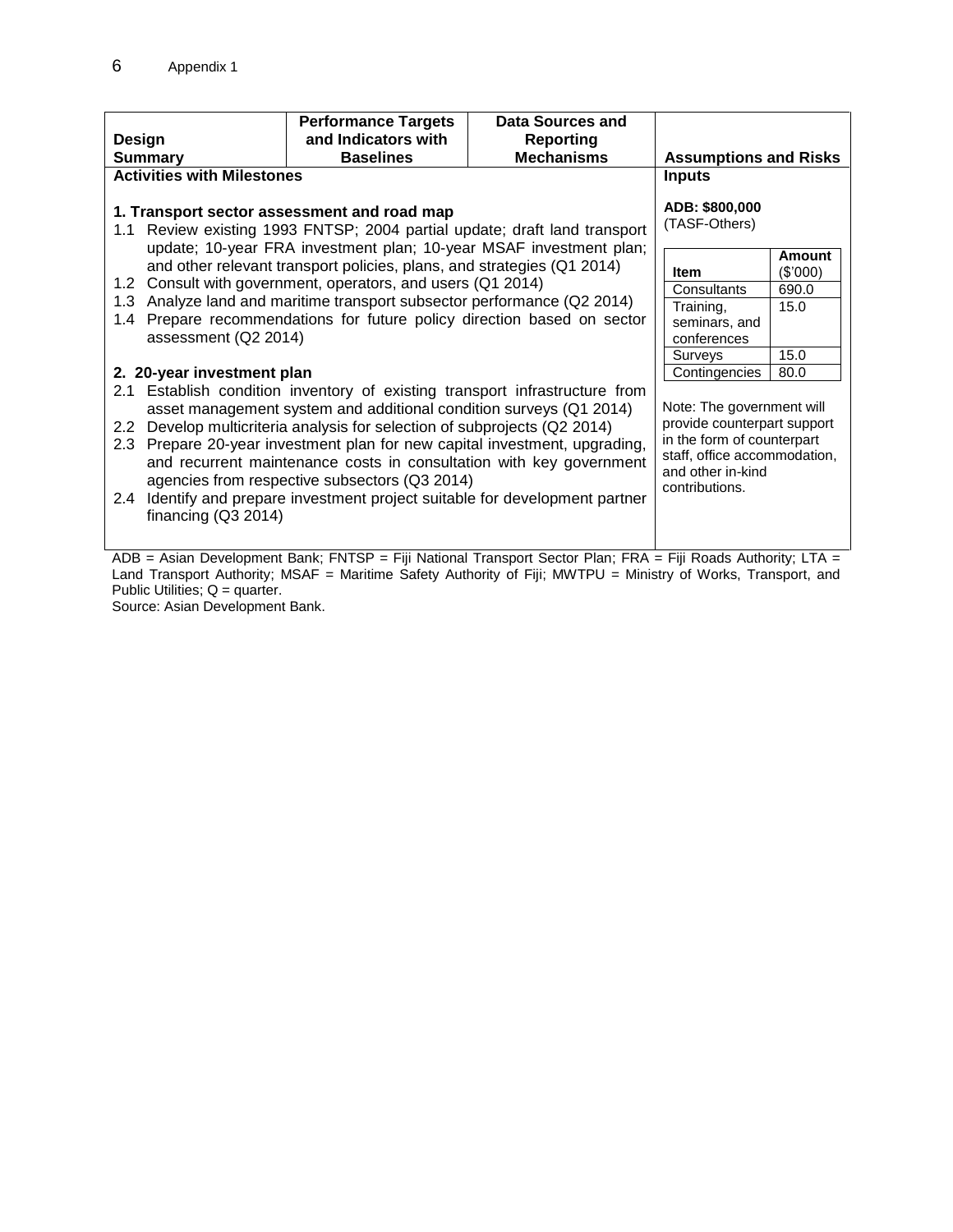#### **COST ESTIMATES AND FINANCING PLAN**

(\$'000)

| <b>Item</b>                            | Amount |
|----------------------------------------|--------|
| Asian Development Bank <sup>a</sup>    |        |
| Consultants                            |        |
| a. Remuneration and per diem           |        |
| International                          | 485.0  |
| ii. National                           | 90.0   |
| b. International and local travel      | 100.0  |
| c. Reports and communications          | 15.0   |
| 2. Training, seminars, and conferences | 15.0   |
| 3. Surveys                             | 15.0   |
| 4. Contingencies                       | 80.0   |
| Total                                  | 800.0  |

Note: The technical assistance (TA) is estimated to cost \$900,000, of which contributions from the Asian Development Bank are presented here. The government will provide counterpart support in the form of counterpart staff, office accommodation, and other in-kind contributions. The value of the government contribution is estimated to

account for 11% of the TA cost.<br><sup>a</sup> Financed by the Asian Development Bank's Technical Assistance Special Fund (TASF-Others). Source: Asian Development Bank estimates.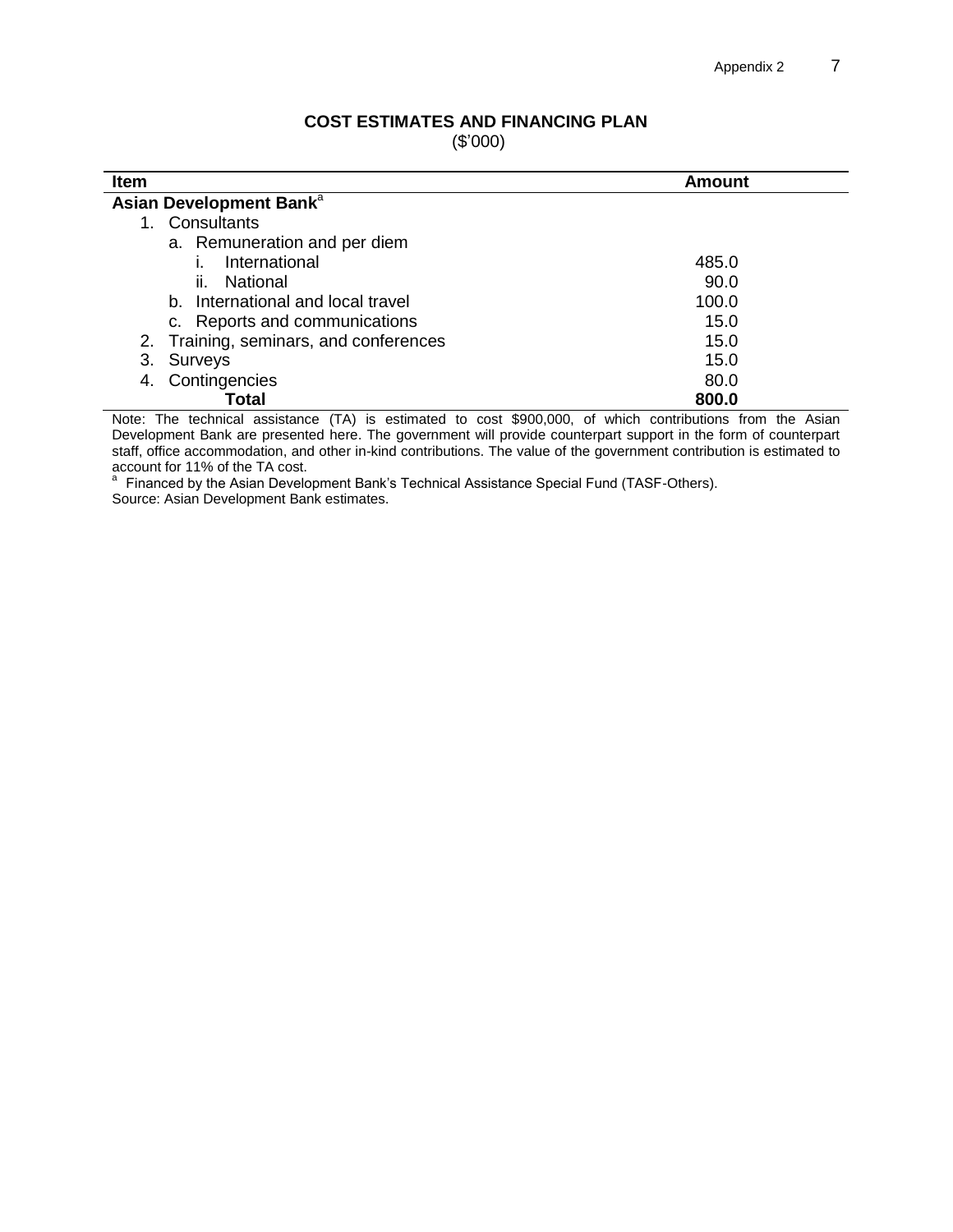## **OUTLINE TERMS OF REFERENCE FOR CONSULTANTS**

## **A. Scope of Consulting Services**

1. The expected impact of the technical assistance (TA) is a more efficient, safe, and effective transport infrastructure. The outcome will be implemented land and maritime transport policies, and a national transport sector investment plan that provide a common strategy by coordinating all relevant government ministries and stakeholders in the transport sector. The outputs of the TA will be (i) a transport sector assessment and road map, and (ii) a 20-year investment plan, both covering land and maritime transport infrastructure. The TA will also identify and prepare an investment project for potential development partner financing, tentatively comprising a part of a national bridge replacement or repair program.

2. A team of international and national consultants will be engaged through a firm selected using the quality-and cost-based selection method in accordance with ADB's Guidelines on the Use of Consultants (2013, as amended from time to time). A total of 20 person-months of international and 9 person-months of national consulting services will be required for transport planning and economics, land transport operations, maritime operations, engineering, asset management, financial and economic analysis, environmental and social assessment, quality assurance, and training.

3. The team is expected to work closely with the Ministry of Works, Transport, and Public Utilities (MWTPU), the Fiji Roads Authority (FRA), the Land Transport Authority (LTA), the Maritime Safety Authority of Fiji (MSAF), and Fiji Ports Corporation Limited (FPCL). The team will support the government in formulating land transport and maritime transport policies and an updated Fiji National Transport Sector Plan taking into consideration relevant transport legislation and policies including (i) the Land Transport Act 1998 and supporting regulations; (ii) the 1993 Fiji National Transport Sector Plan; (iii) 2004 Policy Update report; (iv) the draft 2009 Land Transport Subsector Plan; (v) the 1993 Multimodal Transport Subsector Plan; (vi) the Fiji Road Authority Decree 2012; and (vii) the Maritime Safety Authority of Fiji Decree 2009, Maritime Transport Decree, and Ship Registration Decree.

4. **Land transport.** In carrying out the subsector assessment and road map, the TA consultants in consultation with FRA, LTA, and MWTPU will review existing policies and strategies, and assess (i) the adequacy of cost recovery arrangements and future investment strategies to finance upgrading and maintenance of land transport assets including roads, bridges, and pedestrian access; (ii) the condition of the land transport inventory; and (iii) the adequacy of asset management systems in place. The road map will provide policy directions and recommendations on (i) universal access to land transport for women, children, the elderly, and the disabled; (ii) improved road safety to reduce road crashes; (iii) traffic management systems to alleviate congestion on urban roads; (iv) controlling maximum vehicle tonnage on land transport infrastructure; (v) enhancing and promoting safe nonmotorized transport in urban and rural areas; and (vi) climate change adaptation considerations for new infrastructure investment, upgrading, and rehabilitation. The investment plan will integrate the FRA's 10-year investment plan with the findings of the sector assessment and road map, and prioritize road investment through appropriate multicriteria analysis, conducted in consultation with the government. An investment project for potential development partner financing will be prepared, with consideration of engineering, economic, financial, governance, gender, poverty, and environmental and social safeguards criteria.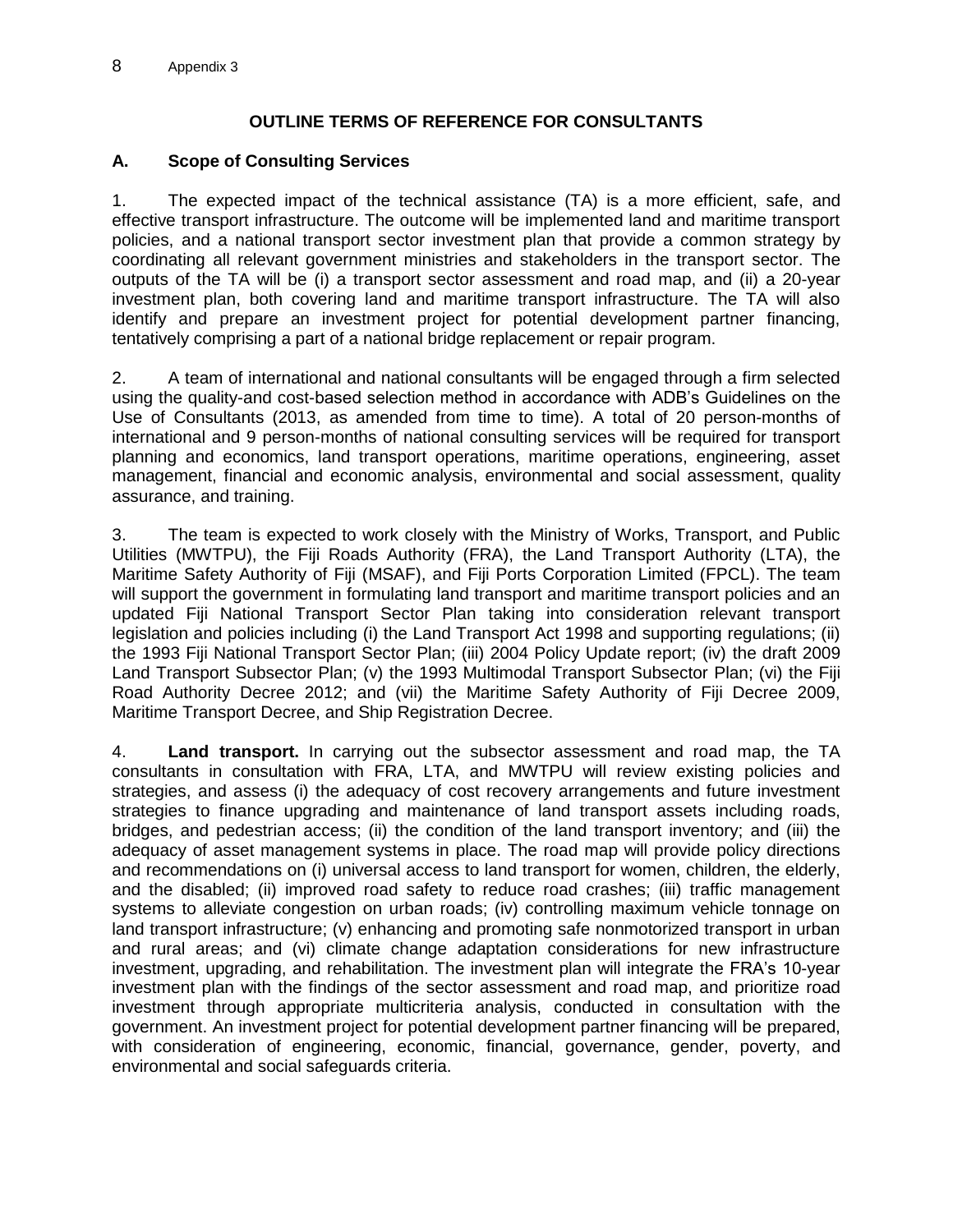5. **Maritime transport.** In formulating the maritime subsector assessment and road map, the TA consultants will consult with the MSAF, FPCL, and the MWTPU, review existing policies and strategies, review the adequacy of the existing asset management system, and establish the condition inventory for rural maritime infrastructure including wharves, jetties, and navigational aids. Likewise, they will review cost recovery arrangements and investment strategies within the MWTPU to ensure that adequate maintenance arrangements are in place, and that priorities are articulated through the investment plan. The road map will provide policy directions and recommendations on (i) universal access to maritime transport for women, children, the elderly, and the disabled; and (ii) climate change adaptation and disaster resilience considerations for new infrastructure investment, upgrading, and rehabilitation.

6. **Intermodal links.** The TA consultants will review the adequacy of intermodal links, identify potential congestion points in light of forecast traffic and users, and prioritize improvements through the investment plan.

## **B. Consultant Qualifications and Requirements**

7. A consulting firm will be engaged to deliver the TA outputs. The team will consist of the following experts.

- (i) **Team leader and transport planner-economist** (international, 7 personmonths). The team leader will design and manage the detailed work program for all aspects of the TA, supervise or conduct the required analyses and consultations, and develop and implement recommendations. The expert will be responsible for the delivery of the transport sector assessment and road map and the 20-year investment plan, including preparation of an investment project, and will conduct an institutional assessment of the national transport sector. The expert will prepare preliminary economic analyses of investments in the 20-year investment plan. He or she will also prepare a detailed economic analysis for an investment project. The expert will have (a) an advanced degree in transport planning or economics; (b) at least 10 years of experience in designing and analyzing development projects in the transport sector; and (c) work experience in the Pacific island countries or similar environments.
- (ii) **Deputy team leader and transport planner** (national, 9 person-months). The deputy team leader will assist in the design and management of the detailed work program of the TA, supervise or conduct the required analyses and consultations, and develop and implement recommendations. He or she will act as the main liaison with government officials and support the team leader in the coordination of all subsector studies. The expert will have (a) a degree in civil engineering; (b) at least 10 years of experience in designing and analyzing development projects in the transport sector; and (c) work experience with international organizations.
- (iii) **Civil engineer** (international, 4 person-months). The civil engineer will provide technical inputs on the adequacy of the transport sector assessment and road map and the 20-year investment plan. The specialist will ensure that universal access, road safety, and climate change adaptation considerations are built into the investment plan. In addition, the civil engineer will be responsible for technical and engineering aspects of an investment project, including climate change adaptation considerations. The engineer will possess (a) a tertiary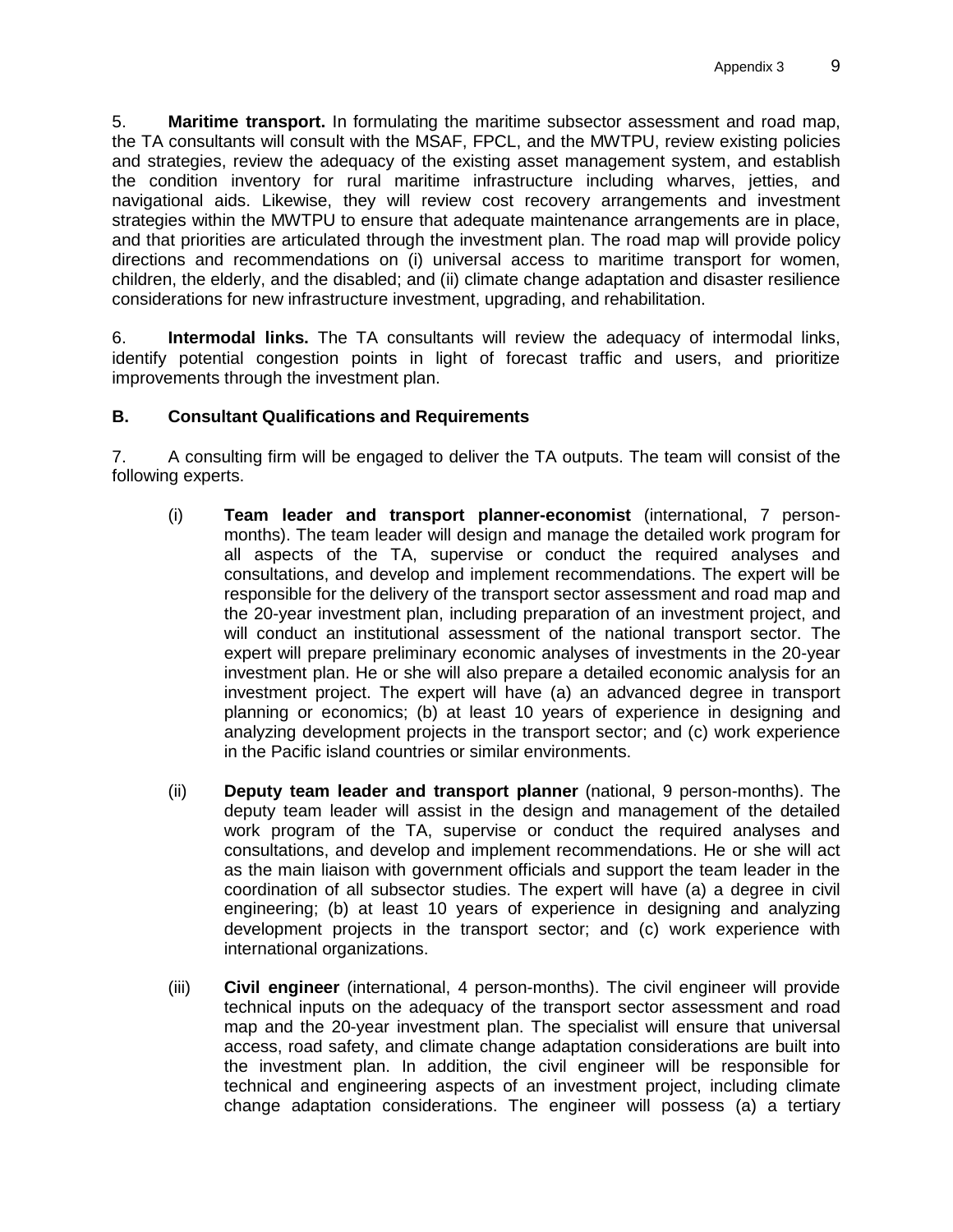degree in civil or transport engineering; (b) at least 10 years of experience in designing and analyzing development projects, with emphasis on the transport sector; and (c) work experience in the Pacific island countries or similar environments.

- (iv) **Maritime specialist** (international, 2 person-months). The maritime specialist will provide technical inputs on the maritime transport sector assessment and road map and the 20-year investment plan. The specialist will ensure that universal access, maritime safety, and climate change adaptation considerations are built into the investment plan. The expert will have (a) an advanced degree in transport planning, economics, or civil engineering; (b) at least 10 years of experience in the maritime transport subsector; and (c) work experience in the Pacific island countries or similar environments.
- (v) **Asset management specialist** (international, 2 person-months). The specialist will review the FRA and MWTPU asset management systems for planning and maintaining infrastructure, and help develop a multi-criteria analysis for the 20 year investment plan. The specialist will have (a) a tertiary degree in civil engineering or a closely related field; (b) at least 5 years of experience in an operational role in managing infrastructure assets; and (c) work experience in the Pacific island countries or similar environments.
- (vi) **Financial management specialist** (international, 3 person-months). The specialist will assist in the review of financial aspects such as cost recovery and investment strategies in the sector assessment, road map, and 20-year investment plan. He or she will prepare preliminary financial analyses of investments in the investment plan. The specialist will be responsible for financial analysis and capacity assessments of the executing and implementing agencies to implement an investment project. The specialist will undertake a financial management assessment of an executing or implementing agency to meet ADB's requirements. The specialist will possess (a) a tertiary degree in finance; (b) at least 10 years of experience in transport or another infrastructure-related sector; and (c) work experience in the Pacific island countries or similar environments.
- (vii) **Environmental safeguards specialist** (international, 1 person-month). The specialist will prepare the required environmental assessment for an investment project and assist counterpart staff in documenting procedures. The specialist will have (a) a tertiary degree in environmental science or relevant field; (b) at least 5 years of experience in development projects; and (c) work experience in the Pacific island countries or similar environment.
- (viii) **Social and poverty specialist** (international, 1 person-month). The specialist will prepare the required indicative resettlement framework and indigenous peoples assessment for an investment project, and assist counterpart staff in documenting procedures. The specialist will also consider poverty, social, and gender dimensions in the investment project. The specialist will have (a) a tertiary degree in social sciences; (b) at least 5 years of experience in development projects; and (c) work experience in the Pacific island countries or similar environment.